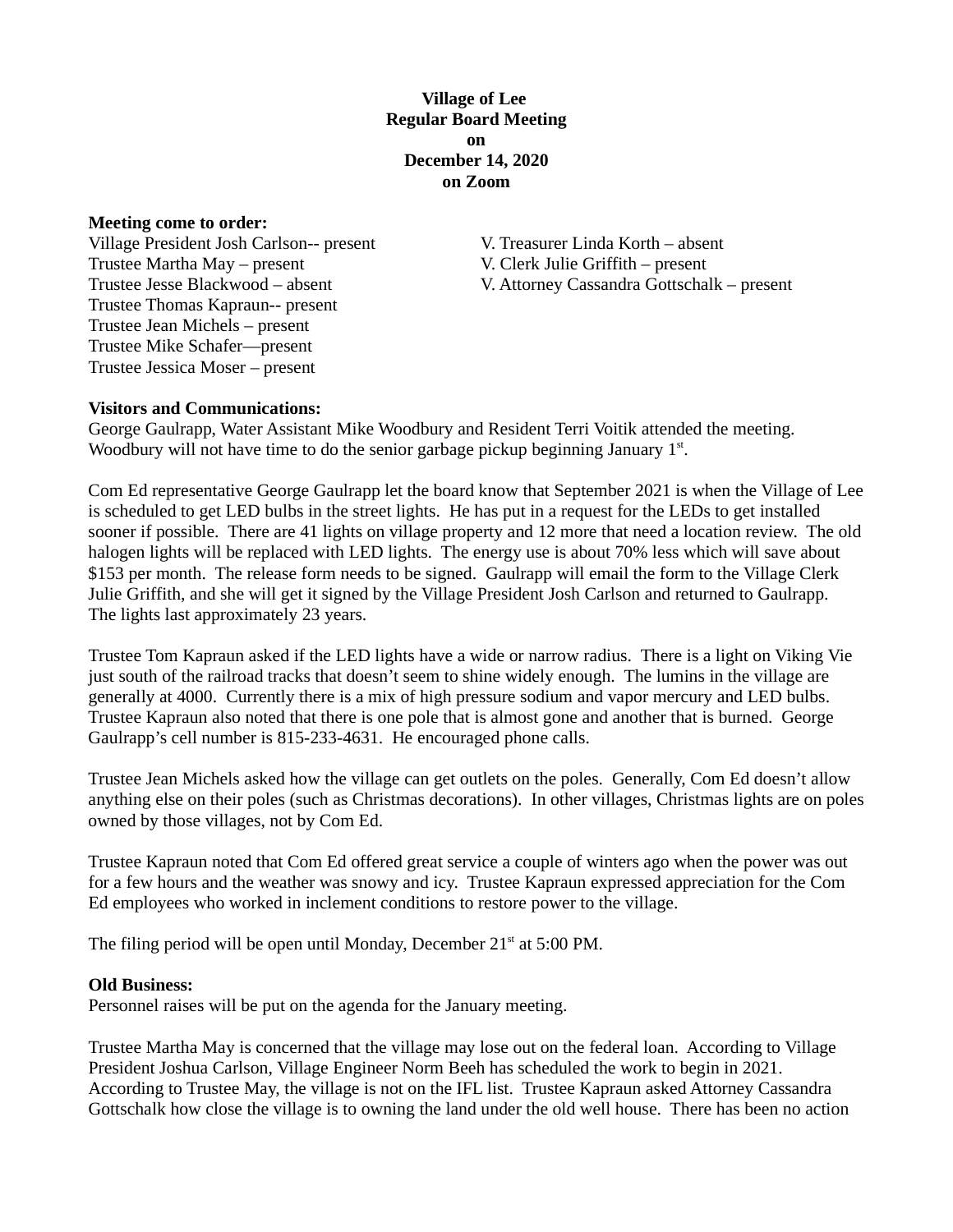since about September. Adverse Possession is possible, but it takes litigation and filing suit. Adverse Possession may take a year or so.

Adria didn't want to put in an easement, because he wanted to put in a septic tank, and that is no longer necessary since the packing house burned. President Carlson said that the easement is not crucial, but the ownership of the property under the well house is necessary to get on the IFL list and get the federal loan for the water project. The well house has been on the property since the 1980's. Adverse Possession is possible after 20 years.

Attorney Gottschalk will send a letter requesting an amicable solution. The land in question is about 30' X 5'. There was discussion on offering Adria a certain amount to purchase the property. The Adria owner was probably paying property taxes on the portion of the land that the Village of Lee owned, so there could be an offer to compensate for the taxes that have been paid, which may be less expensive than pursuing litigation.

Resident Terri Voitik asked about taking the property as eminent domain. Attorney Gottschalk said filing for eminent domain would also require filing suit.

President Carlson talked to Tommy Weaver who got all the permits to tear down Adriana packing plant. The only holdup is Nicor who hasn't gotten the gas meters out. The trailor isn't in the bid, so that will need to be worked out.

Trustee May has questions about the rezoning that happened north of town and the \$3000 bill for taking down 3-4 trees. Also, someone contacted Attorney Gottschalk about a conflict of interest since a tree was taken down on President Carlson's father's land. President Carlson said all the trees were on the village property. One was uprooting, one was struck by a fungus, and one was struck by lightening. The Lee county website has pictures. Trustee Kapraun suggested that President Carlson share the pictures. He will share the pictures with the village clerk who will share them with all. The front face of the garage to the north of his parents' property is on the property line; therefore the trees were on village property.

Trustee May wonders if the note on the paper by Resident Hodge (requesting the rezoning on the lots north of town) was legal. Nothing has changed except that the cars have been moved behind the building. Trustee May called the zoning office and talked to the tax recorder. There has never been any notation that the land changed from industrial to agricultural. Trustee May asked if the business paid taxes taxes and if the \$45 for the rezoning application was ever paid. She suggested that the rezoning was a conflict of interests since the people who wanted to purchase the property were acquaintances of the Village President. The properties have not been sold. The car repair business is still operating, which shouldn't be happening if the land is zoned agricultural. The business is not registered with the Secretary of State (which is not necessary if the business is a sole proprietorship). Lee County may not require registration. The ordinance committee could send the business owner a letter, but it still unclear if the property has been rezoned from commercial to agricultural. Attorney Gottschalk will see if the property paperwork was filed.

### **Review and Approval of the Minutes, Treasurer's Report and Bill List:**

Trustee Mike Schafer made a motion to accept the November 2020 minutes. Trustee Kapraun seconded the motion, and all were in favor. Trustee Jean Michels made a motion to accept the December 14, 2020, Treasurer's Report. Trustee Jessica Moser seconded the motion, and all were in favor.

Trustee May asked if \$3100 from Gray's was reasonable for the work that was done. President Carlson made an executive, emergency decision. Trustee Moser asked why there was no texting to get approval, and President Carlson said there was no time. Trustee Moser asked how many hours were involved.